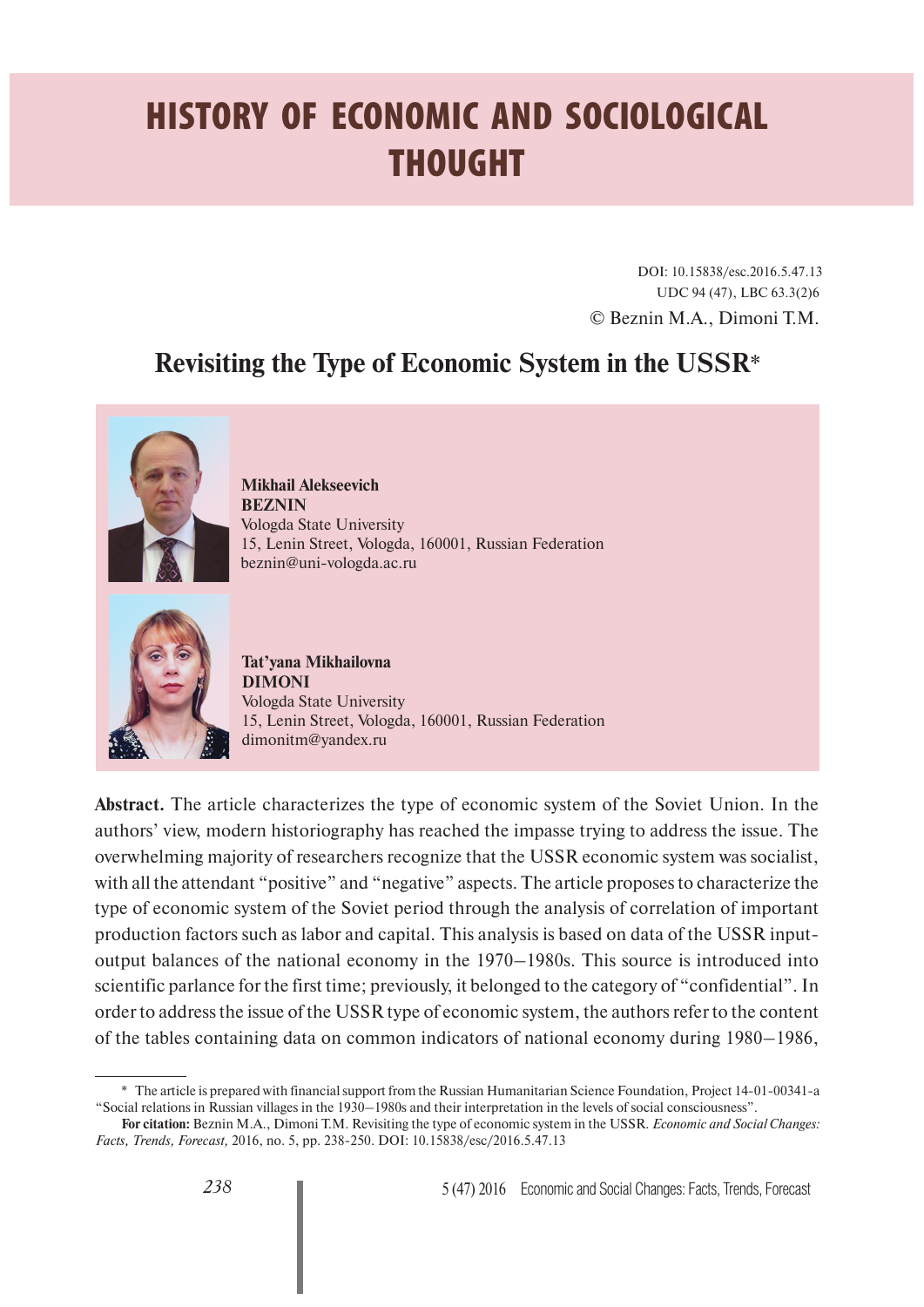the proportion of direct and materialized labor in total labor costs for 1975–1985, and the ratio of the number of the Soviet workers involved in mechanized and manual labor for 1975–1985. The data presented in tables reveal a major gap between industries in terms of labor costs and capital ratio: the share of capital was larger in industry; in agriculture it did not exceed half of total labor cost. In general, the level of direct labor costs in material production sectors of the USSR was slightly higher than the level of capital expenditure. Another important indicator which characterizes the type of economic system is the authors' description of the ratio of manual and mechanized labor in the national economy. In industry and construction the share of those who worked with machines and mechanisms comprised about 2/3 of the total number of workers, whereas in agriculture it did not exceed 1/3. These statistics help move forward in the formulation and resolution of the issue of the USSR type of economic system. However, the issue itself remains open.

**Key words:** USSR economy, USSR socio-economic system, input-output balances of the national economy.

The peculiarity of the present interpretation of the USSR economic system by social science consists in the increased attention to the underreported in modern historiography characteristics of the Soviet type of economic management. The scientific literature views the development dynamics of the national economy, changes in sectoral proportions of the economy, spatial distribution, enterprise performance; the system of the five-year planning, economic reforms, the history of economic ideas, etc. are examined. A series of the USSR macroeconomic characteristics is also a focus of attention [1; 11; 12; 15; 18; 20]. The understanding of the Soviet history is developing in multiple directions, some of which have quite a long-standing tradition. The first direction was cultivated during the Soviet era. It is well-known and is associated with the presentation of the country's history as a series of ongoing stages of building socialism. The second was formed abroad in the Russian emigration research centers (for example, in the Munich Institute for the Study of the History and Culture of the USSR) and the Sovietology centers in the United States and Western Europe. This approach involved the search for the negative aspects in the Soviet socialism; it has not developed any new conceptual landmarks. This approach was backed by modern Western historians [10; 13]. The third direction is the search for the new explanations of the USSR–Russia history. In that context the idea was expressed about the history of the USSR as a country that is developing towards state capitalism. Ideas about the role of state capitalism in the history of the country were for the first time conceptually formulated by V.I.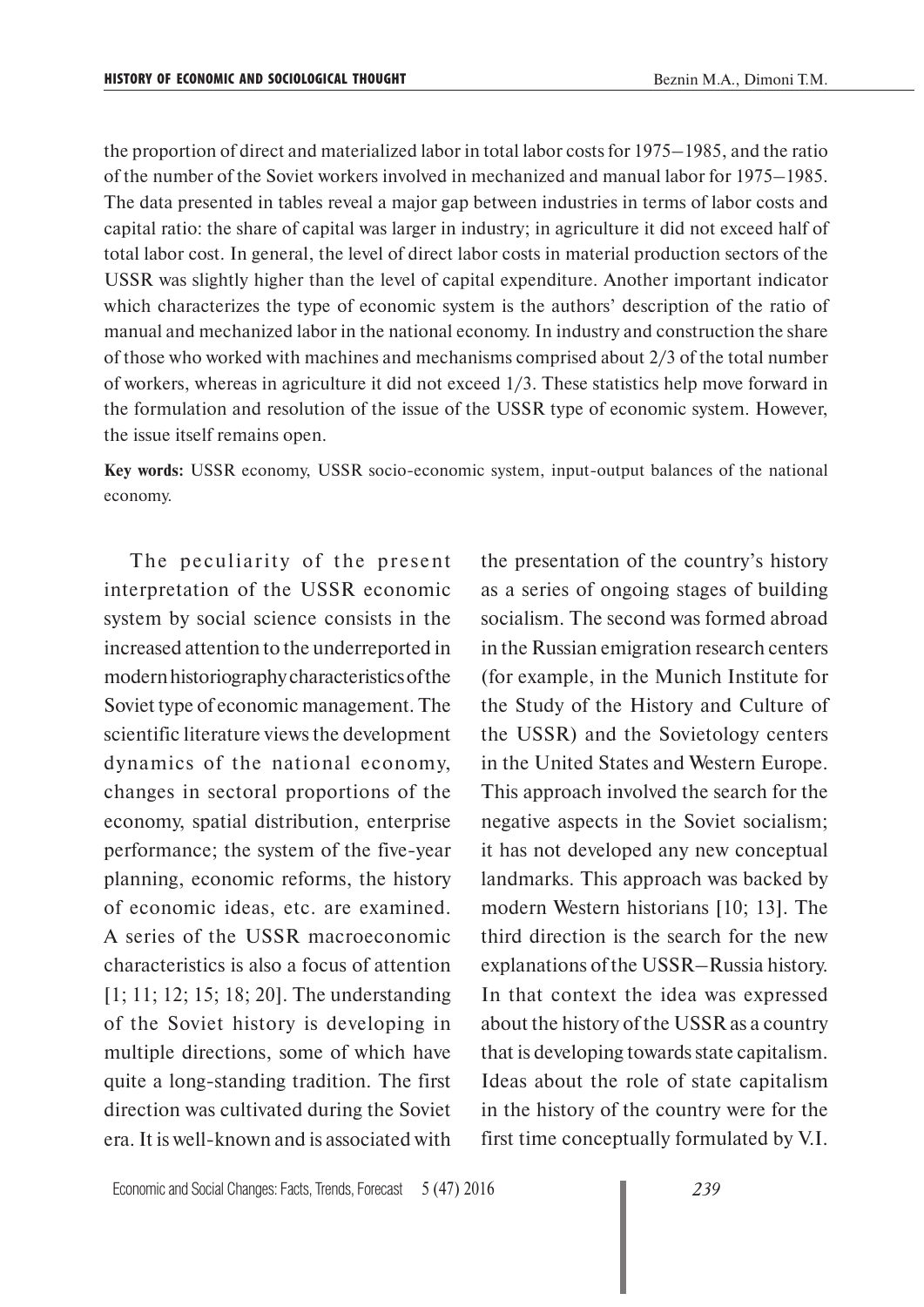Lenin. Since 1918 he constantly addressed the inevitability of capitalism "to a certain extent" and the idea that it should be used "especially by deflecting it towards the direction of state capitalism". In fact, in Lenin's understanding, the Soviet government in the early 1920s involves state capitalism combined with proletariat dictatorship. Without state capitalism (this "vestibule" from a material, economic and production standpoint) Lenin could not see the way to socialism. Until the mid-1920s the idea of building state capitalism in the USSR was a subject of quite heated debate, but since 1925 the idea about the formation of the system of state capitalism in the economy of the Soviet Russia ceased to exist. Nevertheless, in the world of social thought of the 1930–1980s the common idea that the USSR was the country of state capitalism was still present. Since the mid-1930s the proponents of L. Trotsky and foreign authors (E. Goldman, T. Cliff, J. Schumpeter, etc.) wrote about the transition (deformation) of the Soviet system to state capitalism. Their ideas mostly included critical assessments, linking the process of the Soviet state capitalism development with the establishment of "a new class of state capitalists" and the exploitation of the USSR workers (see, for example, T. Cliff "State capitalism in Russia", 1947). A new wave of evidence of the capitalist nature of the Soviet economy is

related to the development in the 1970- 1980s of a world-systems approach by I. Wallerstein and the influence of this theory. Wallerstein's world-systems approach, A. Callinicos's concept of state capitalism, P. Taylor's, Ch. Chase-Dunn's and P. Binns's developments argue that state socialist countries were part of the world economic capitalist system [6; 7; 17; 19; 21]. At the beginning of the 21st century Russian historiography also gives arguments about state capitalism in the USSR [14; 16].

However, in the vast majority of works on socio-economic history of our country there is no reference to the issue of the USSR economic system. The socialist nature of the USSR economic system is recognized by default, taking into account all the attendant "positive" and "negative" aspects. The trend of the Russian historiography to depart from a political-economic view of the processes of the country's economic development is not accidental – lack of attention to such subjects is connected with the political situation, lack of interest of the main political forces in the reconsideration of the existing political-economic patterns of interpretation of the Soviet economic system.

However, in our view, the objective of reaching a new level of consolidated studies of the Soviet type of economy is extremely important in terms of scientific and practical significance of the post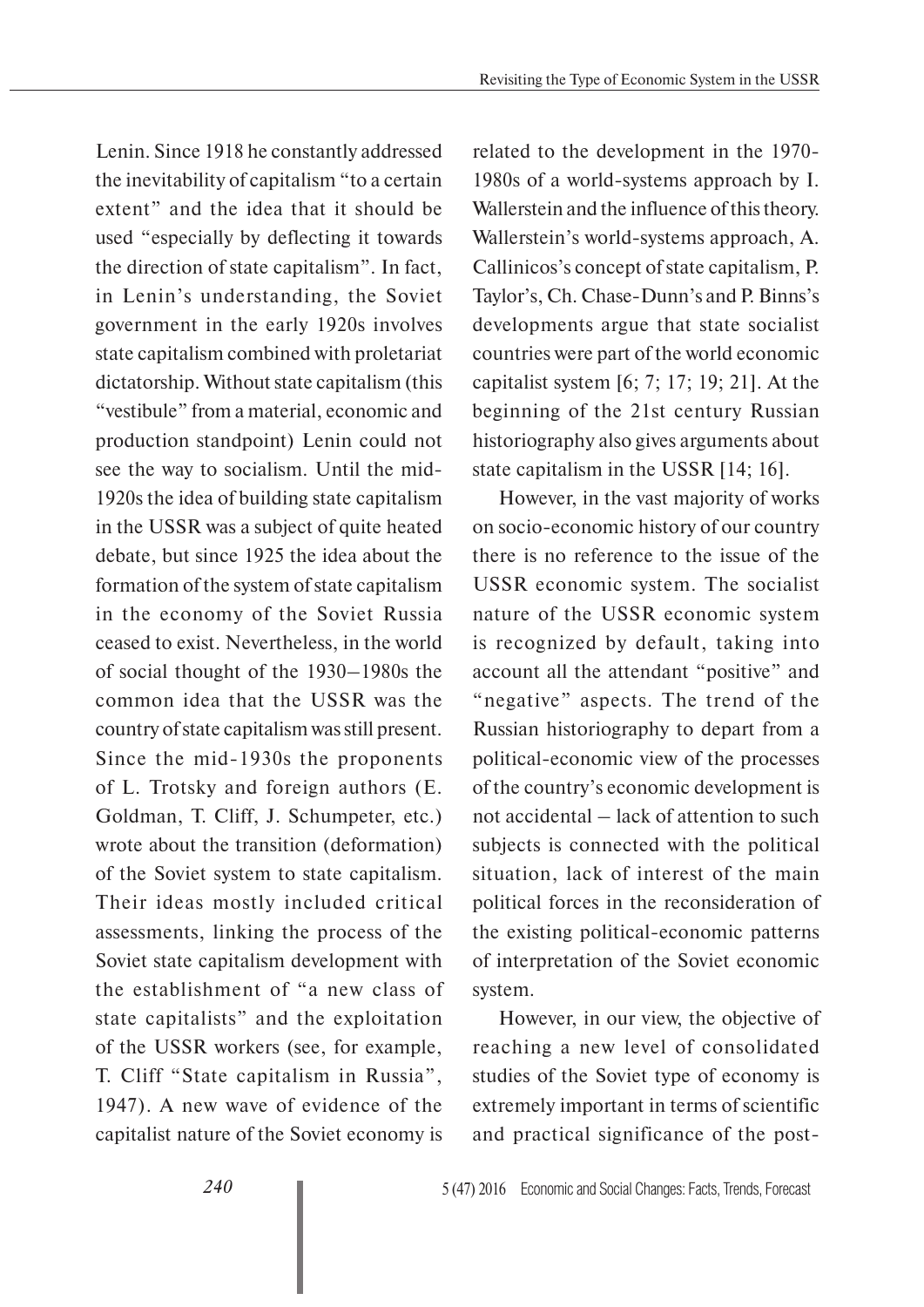Soviet transformations. Claims about the socialist nature of Russia's socioeconomic system in the period of the Soviet Union, about the non-capitalist character of capital assets, lack of market mechanisms, classic financial tools, etc. (and, hence, gaps in exploring these issues) hamper the development of Russian social science, increasing its gap from the world research trends.

In the last decade, the authors of the article have done the work on studying the agricultural system of the Soviet Russia of the 1930–1980s [2; 3; 4]. The conducted research led to the conclusion on the capitalization of the Russian village of the 1930–1980s: the processes of capital accumulation, the increasing role of this factor compared to other factors of production, especially to direct labor. The latter was revealed according to the aggregate of Soviet statistics such as the cost of agricultural products (calculated on the basis of direct labor costs and capital for production). The study of capitalization processes of the village has demonstrated the different role of economic structures in this process. The state has approbated different capitalization and defarming schemes through the state structure (state owned farms, machine-tractor stations), and the collective-farm system played the pivotal role in the processes of initial capital accumulation in the country.

Accomplished within collective-farms, the type of exploitation based on public responsibility resulted in a large-scale "milking" of agriculture. The change in the village structure, when state owned farms come to the fore in terms of capital value and the mount of the manufactured products (that occurred in the 1970– 1980s), indicated the accelerated process of state capitalism formation in agriculture. Occurring economic changes led to the social restructuring of the village, the formation of new social classes. On the basis of economic and legal parameters, the authors have described the class structure of the agricultural society as a five-class society with the presence of classes of proto-bourgeoisie, managers, intellectuals, aristocracy of the working class and proletariat. Analysis of the agricultural system of Russia in the 1930– 1980s has helped arrive at a conclusion about the formation of state capitalism in the Russian village.

The purpose of this article is the introduction into scientific parlance of previously unused sources, which would serve as an important tool in the implementation of new approaches to the analysis of the USSR economic structure. The objectives are to test the sources which help reveal the correlation of factors of production in the Soviet economic mechanism (primarily, direct labor and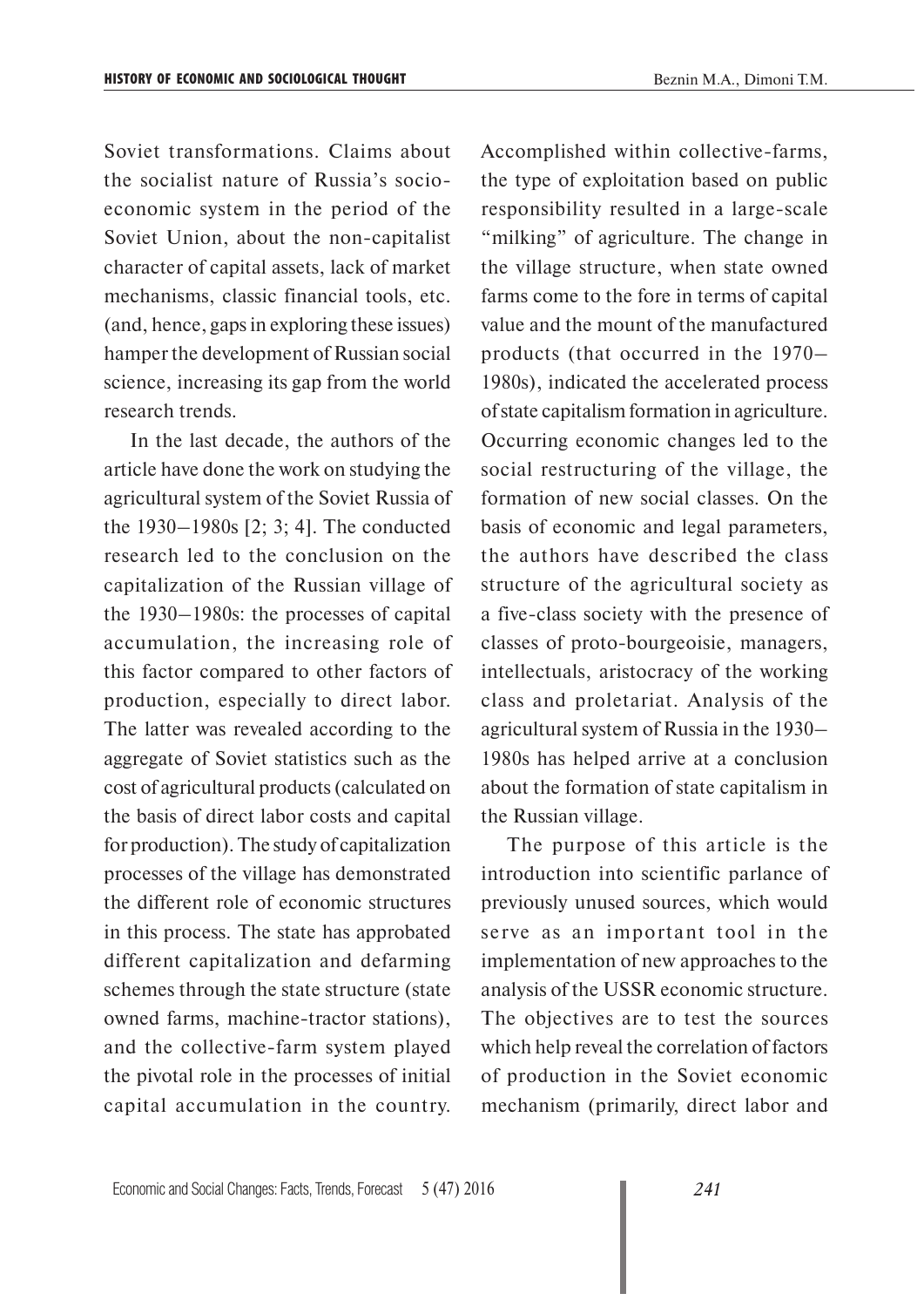capital). This refers, primarily, to the balances of the national economy as well as to the input-output economic balances<sup>1</sup>.

Input-output balances of the national economy are of great importance for the historians. An input-output balance (input-output method) is an economicmathematical balance model which characterizes cross-sectoral production correlation in the economy. It describes the correlation between the output of one sector and production costs of all participating sectors required to ensure this output. Input-output balance was produced in money and kind and represented a table which reflected the process of formation and use of Global Social Product (GSP) by industry breakdown. The table demonstrated the cost structure for each product and the structure of its distribution in the economy [5].

The origins of this method date back to the works of Soviet economists and statisticians of the 1920s. The theoretical basis of the input-output method was developed by V. V. Leont'ev in Berlin. The Russian version of his article entitled "Balance of the Soviet national economy"

was published by the journal "Planned economy" in no. 12 in 1925. The scholar showed that the coefficients which reflect the correlation economic sectors are quite stable and can be predicted.

The first input-output balance was produced in the USSR in 1959 by the Central Statistical Administration of the USSR (TsSU USSR) by the Department of input-output balance under the direction of M. R. Eidelman. It was the world's first performance input-output balance in physical terms (by 157 products) and performance input-output balance in value terms (by 83 economic sectors)<sup>2</sup>. Balance data were partially published in 19613 , and the document was fully declassified in 20084 . The first plan inputoutput balances in value and physical terms were produced in 1962. Later, this practice was extended to the republics and regions. According to the 1966 data, input-output balances were produced by all Union Republics and economic regions of the RSFSR. Soviet scientists created the groundwork for wider application of input-output models (including dynamic, optimization, physical-value, inter-

<sup>&</sup>lt;sup>1</sup> The history of the development of the input-output method in the USSR is described in the article: Beznin M.A., Dimoni T.M. Istochnikovye vozmozhnosti balansov narodnogo khozyaistva v kontekste izucheniya sotsial'no-ekonomicheskoi istorii SSSR (pilotnoe issledovanie) [Possibilities of using balances of the national economy as a research source in the context of studying social and economic history of the USSR (a pilot study)]. *Vestnik Vologodskogo gosudarstvennogo universiteta. Seriya: Gumanitarnye, obshchestvennye i pedagogicheskie nauki*  Vologda State University Bulletin. Series: Humanities, social nd pedagogical sciences], Vologda, 2016, no. 1/16, pp. 6-11.

<sup>2</sup> Russian State Economics Archive. F. 1562. Op. 41. D. 1430. 3 *Narodnoe khozyaistvo SSSR v 1960 godu: stat.* 

*Ezhegodnik.* TsSU SSSR [USSR national economy in 1960: statistical yearbook. TsSu USSR]. Moscow: Gosstatizdat, 1961. Pp. 103–151.

<sup>4</sup> V.L. Sokolin, Chairman of Interstate Statistical Committee of the Commonwealth of Independent States, commented this in his speech at the International Scientific Conference "Input-output balance – history and prospects":"I don't know why M. Eidelman classified it previously". Moscow, April 15th, 2010.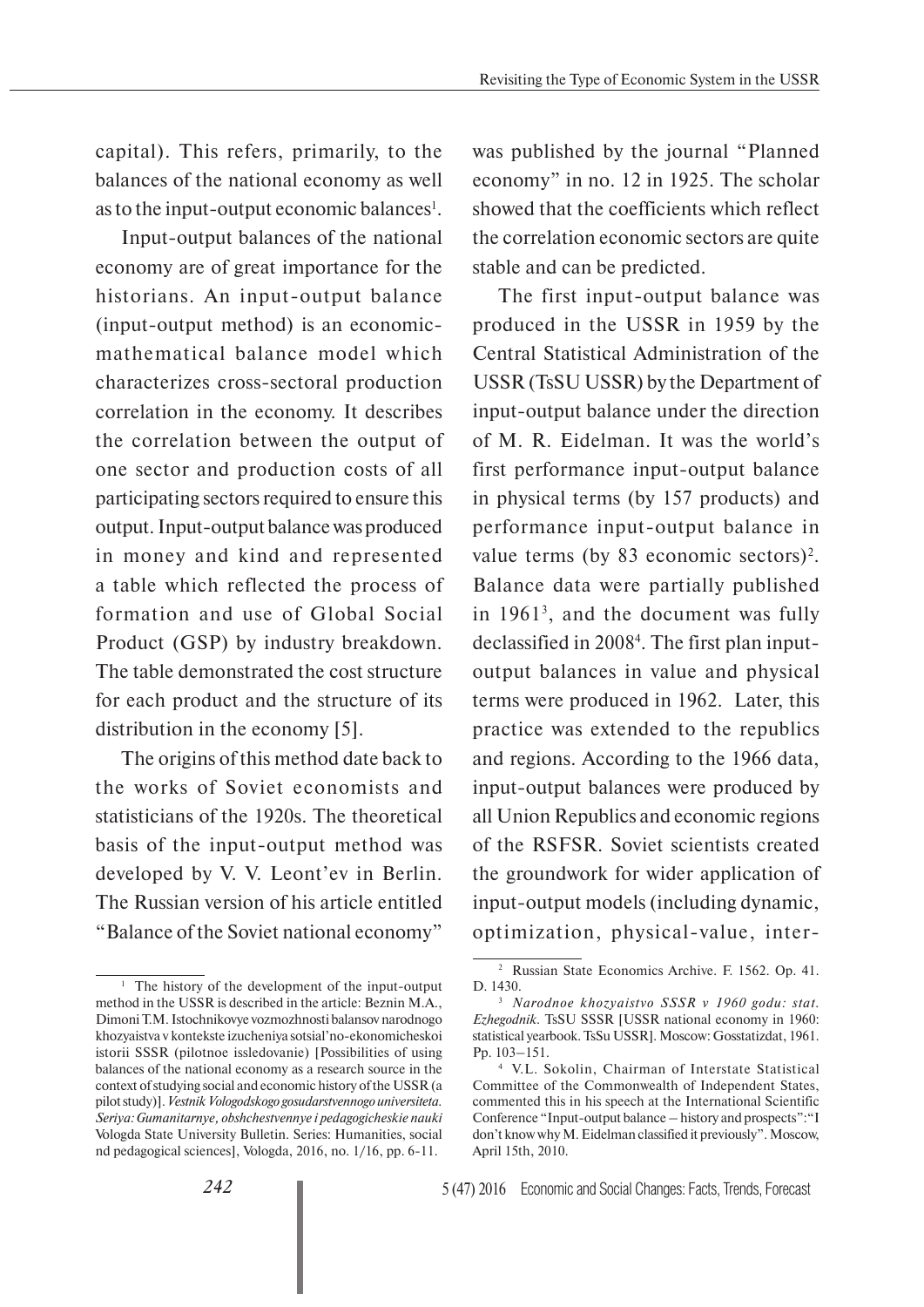| Indicator                                                                                                 | 1980 | 1981 | 1982 | 1983 | 1984 | 1985 | 1986 |
|-----------------------------------------------------------------------------------------------------------|------|------|------|------|------|------|------|
| GSP, billion rubles                                                                                       | 1079 | 1123 | 1237 | 1293 | 1346 | 1384 | 1426 |
| Final social product, billion rubles                                                                      | 535  | 565  | 607  | 638  | 666  | 684  | 701  |
| Manufacturing<br>оf<br>production<br>means (1st unit), billion rubles                                     | 678  | 697  | 791  | 825  | 860  | 886  | 923  |
| of commodities<br>Manufacturing<br>(2nd unit), billion rubles                                             | 401  | 426  | 446  | 468  | 486  | 498  | 503  |
| National generated income, billion<br>rubles<br>Including:                                                | 462  | 487  | 524  | 548  | 570  | 579  | 587  |
| remuneration                                                                                              | 225  | 236  | 248  | 258  | 264  | 272  | 284  |
| surplus product                                                                                           | 237  | 251  | 276  | 290  | 306  | 307  | 303  |
| National generated income per<br>capita, rubles                                                           | 1741 | 1818 | 1940 | 2012 | 2074 | 2084 | 2096 |
| National income spent on con-<br>sumption and accumulation, billion<br>rubles<br>Including:               | 454  | 478  | 513  | 536  | 559  | 569  | 576  |
| consumption fund                                                                                          | 345  | 365  | 379  | 393  | 407  | 419  | 428  |
| accumulation fund                                                                                         | 109  | 113  | 134  | 143  | 152  | 150  | 148  |
| National income spent on con-<br>sumption and accumulation per<br>capita, rubles                          | 1710 | 1785 | 1900 | 1968 | 2032 | 2049 | 2056 |
| National wealth (excluding land,<br>mineral resource and forest value)<br>at the year-end, billion rubles | 2732 | 2913 | 3127 | 3330 | 3537 | 3738 | 3933 |
| All fixed assets (including live-<br>stock) at the year-end, billion rubles<br>Including:                 | 1747 | 1857 | 1975 | 2101 | 2236 | 2373 | 2516 |
| fixed production assets                                                                                   | 1158 | 1237 | 1322 | 1411 | 1505 | 1600 | 1695 |
| fixed non-production assets                                                                               | 589  | 620  | 653  | 690  | 731  | 773  | 821  |
| Material production costs, billion<br>rubles<br>Including:                                                | 617  | 636  | 713  | 745  | 776  | 805  | 839  |
| costs of material and supplies (raw<br>materials, supplies, fuel, etc.)                                   | 542  | 536  | 628  | 654  | 678  | 697  | 723  |
| depreciation*                                                                                             | 75   | 80   | 85   | 91   | 98   | 108  | 116  |
| GSP materials-output ratio, kopeks<br>per 1 ruble of GSP:                                                 |      |      |      |      |      |      |      |
| including depreciation*                                                                                   | 57.1 | 56.7 | 57.6 | 57.6 | 57.6 | 58.2 | 58.8 |
| excluding depreciation*                                                                                   | 50.2 | 49.5 | 50.8 | 50.5 | 50.3 | 50.4 | 50.7 |
| * depreciation, including written-off value of fixed assets                                               |      |      |      |      |      |      |      |

| Table 1. Key indicators of the national economy balance in 1980–1986 (in then-current prices) |  |  |
|-----------------------------------------------------------------------------------------------|--|--|
|-----------------------------------------------------------------------------------------------|--|--|

\* depreciation, including written-off value of fixed assets

Source: Key input-output balance indicators of the national economy: statistical yearbook. Moscow, 1987, p. 7.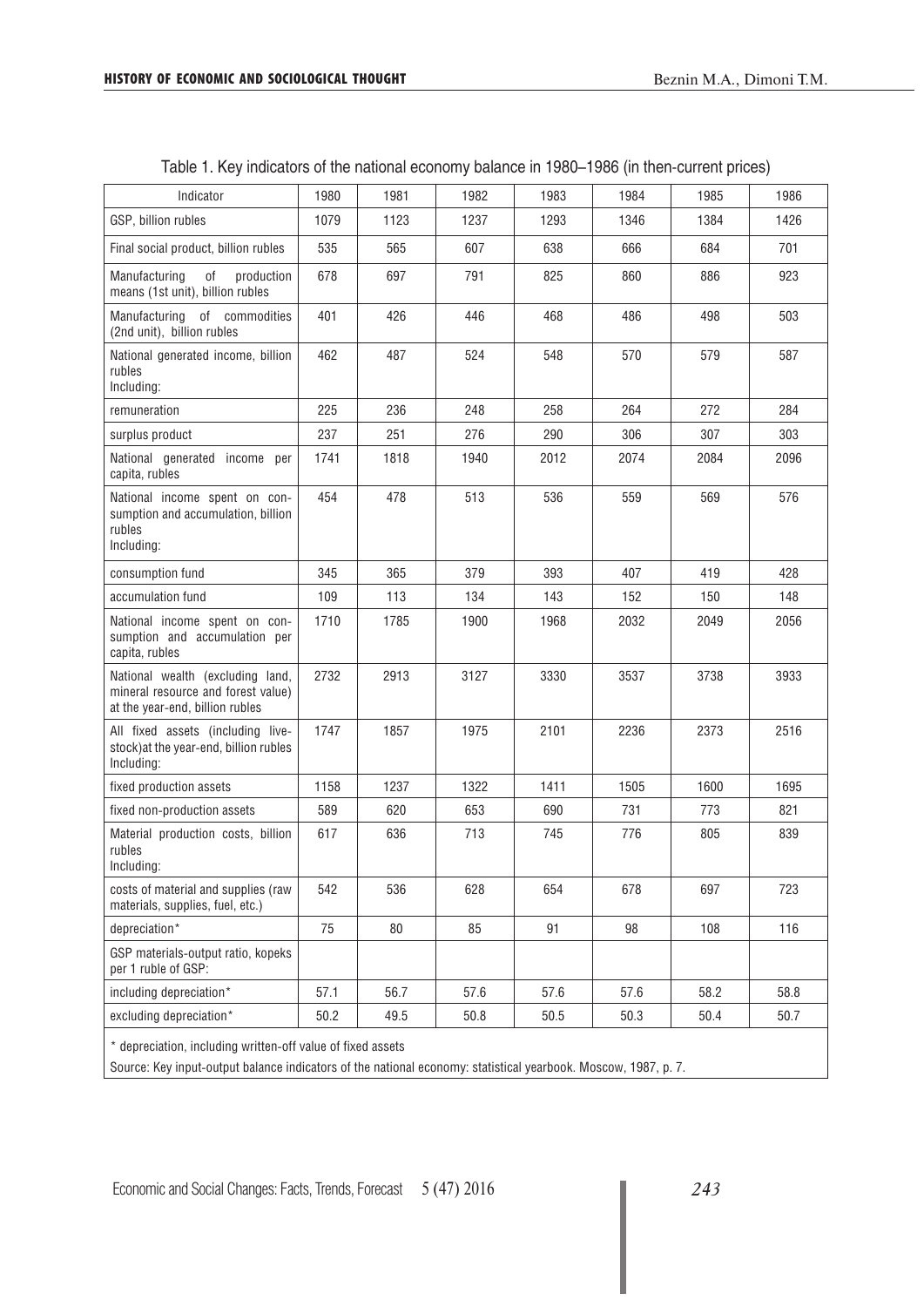regional models, etc.). Part of the balance data was published in restricted circulation (for official use only)<sup>5</sup>.

The most general basic indicators of the balance of the national economy over the 1980s are presented in *Table 1*. They characterize GSP, the manufacturing of production means and commodities, national income, fixed assets, material costs and GSP materials-output ratio. All these characteristics are important for the study the type of economic structure of the society.

One of the parts balance data was labor costs input-output balance, which represented an economic table in which the process of production manufacturing (or service delivery) and the correlation between economic sectors were expressed in labor costs. The labor cost inputoutput balance data helped determine the total costs of direct and materialized labor on the production of individual products (service delivery) and establish the correlation between these costs by each economic sector separately. Materialized labor costs indicators by each economic sector were identified on the basis of direct labor costs data of a particular sector, which were distributed in proportion to the use of the products of this sector in other economic sectors. Each row of the labor costs input-output balance table

showed the distribution of direct labor costs for product manufacturing of a particular sector between other sectors consuming the production of the former, as well as for final consumption and gross capital formation. If we consider balance data vertically, the same labor costs are as well the costs of past labor, embodied in products used by different sectors in intermediate consumption. In addition, direct labor costs are displayed vertically in each column. At the end of the table each group of sectors included a sum of direct and materialized labor costs for product manufacturing in each sector (aggregate labor costs). The main source of information for producing the labor costs input-output balance were data from input-output balance and labor statistics<sup>6</sup>.

Let us consider one of such sources characterizing important aspects of the completion of the capitalization process in the USSR at the end of the existence of the "socialist" type of economic management (*Tab. 2*).

Data from the table characterize the dynamics of the share of direct and materialized labor costs in the total labor costs in a relatively short period of time – the last decade before perestroika. They are calculated according to the USSR labor costs input-output balance. This calculation, as shown by the note

<sup>5</sup> *Osnovnye pokazateli balansa narodnogo khozyaistva: stat. sbornik* [Key input-output balance indicators of the national economy: statistical yearbook]. Moscow, 1987.

<sup>6</sup> Azriliyan A.N. (Ed.) *Balans zatrat truda, mezhotraslevoi* [Labor costs input-output balance]. Bol'shoi ekonomicheskii slovar' [Big economic dictionary]. Moscow, 1997.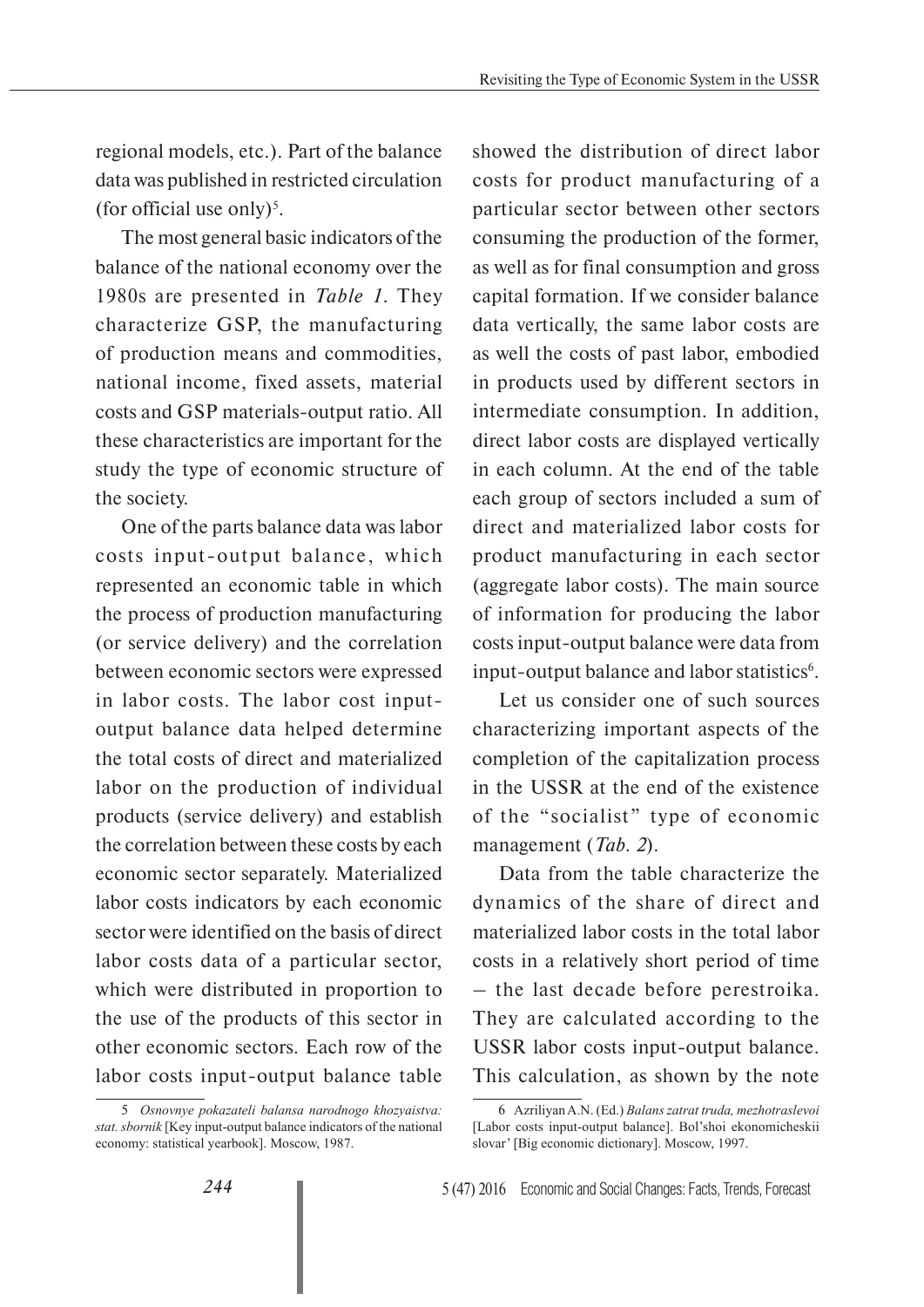Table 2. Proportion of direct and materialized labor in total labor costs for 1975–1985 according to labor costs input-output balance of the USSR\* (as a percentage of total labor costs)

|                                                                                                                               | 1975                  |                                       |                              | 1980                                 | 1985                         |                                      |
|-------------------------------------------------------------------------------------------------------------------------------|-----------------------|---------------------------------------|------------------------------|--------------------------------------|------------------------------|--------------------------------------|
| Industry (sector)                                                                                                             | Direct<br>labor costs | Materiali zed labor<br>costs (direct) | <b>Direct</b><br>labor costs | Materialized labor<br>costs (direct) | <b>Direct</b><br>labor costs | Materialized labor<br>costs (direct) |
| <b>Total in production industries</b>                                                                                         | 59.9                  | 40.1                                  | 60.3                         | 39.7                                 | 60.4                         | 39.6                                 |
| Including:                                                                                                                    |                       |                                       |                              |                                      |                              |                                      |
| <b>Industry</b>                                                                                                               | 43.1                  | 56.9                                  | 45.0                         | 55.0                                 | 45.0                         | 55.0                                 |
| including:                                                                                                                    |                       |                                       |                              |                                      |                              |                                      |
| power engineering                                                                                                             | 49.1                  | 50.9                                  | 48.3                         | 51.7                                 | 48.9                         | 51.1                                 |
| oil and gas industry                                                                                                          | 13.9                  | 86.1                                  | 13.0                         | 87.0                                 | 11.8                         | 88.2                                 |
| coal mining                                                                                                                   | 50.8                  | 49.2                                  | 52.2                         | 47.5                                 | 53.8                         | 46.2                                 |
| ferrous metallurgy                                                                                                            | 40.8                  | 59.2                                  | 41.2                         | 58.8                                 | 41.5                         | 58.5                                 |
| non-ferrous metallurgy                                                                                                        | 44.8                  | 55.2                                  | 47.7                         | 52.3                                 | 47.5                         | 52.5                                 |
| chemical and petrochemical<br>industry                                                                                        | 47.8                  | 52.2                                  | 47.1                         | 52.9                                 | 45.5                         | 54.5                                 |
| mechanical engineering and<br>metalworking                                                                                    | 66.2                  | 33.8                                  | 65.4                         | 34.6                                 | 66.1                         | 33.9                                 |
| forest, woodworking and pulp<br>and paper industries                                                                          | 56.9                  | 43.1                                  | 58.3                         | 41.7                                 | 58.7                         | 41.3                                 |
| construction and building<br>materials industry (including<br>glass and porcelain and pottery<br>industry)                    | 53.6                  | 46.4                                  | 53.1                         | 46.9                                 | 53.8                         | 46.2                                 |
| light industry                                                                                                                | 44.3                  | 55.7                                  | 45.5                         | 54.5                                 | 45.6                         | 54.4                                 |
| food industry                                                                                                                 | 13.5                  | 86.5                                  | 15.4                         | 84.3                                 | 15.4                         | 84.6                                 |
| <b>Construction</b>                                                                                                           | 77.4                  | 22.6                                  | 79.3                         | 20.7                                 | 79.7                         | 20.3                                 |
| <b>Agriculture and forestry</b>                                                                                               | 73.9                  | 26.1                                  | 72.1                         | 27.9                                 | 72.4                         | 27.6                                 |
| <b>Transport and communications</b>                                                                                           | 82.8                  | 17.2                                  | 82.6                         | 17.4                                 | 82.5                         | 17.5                                 |
| * The extendation of labor seats input puturek holomoog is nuaduread on the bools of the indicatous of input cuturut parts we |                       |                                       |                              |                                      |                              | مممومامط مموم                        |

The calculation of labor costs input-output balances is produced on the basis of the indicators of input-output performance balances of in then-current prices.

Source: Key input-output balance indicators of the national economy: statistical yearbook. Moscow, 1987. P. 21.

to Table 2, on the basis of the indicators of input-output performance balances of in then-current prices. According to these calculations, the ratio of direct and materialized labor in total labor costs in all sectors of material production appears very stable over the decade under analysis, with only slight deviations of the direct

labor costs in 1975, the indicators of 1980 and 1985 vary around the share of 60% and direct materialized labor costs – around 40%. The situation varies dramatically for main groups and sectors of material production. The situation in industry for the past decade is the following: a small increase in the share of direct labor costs,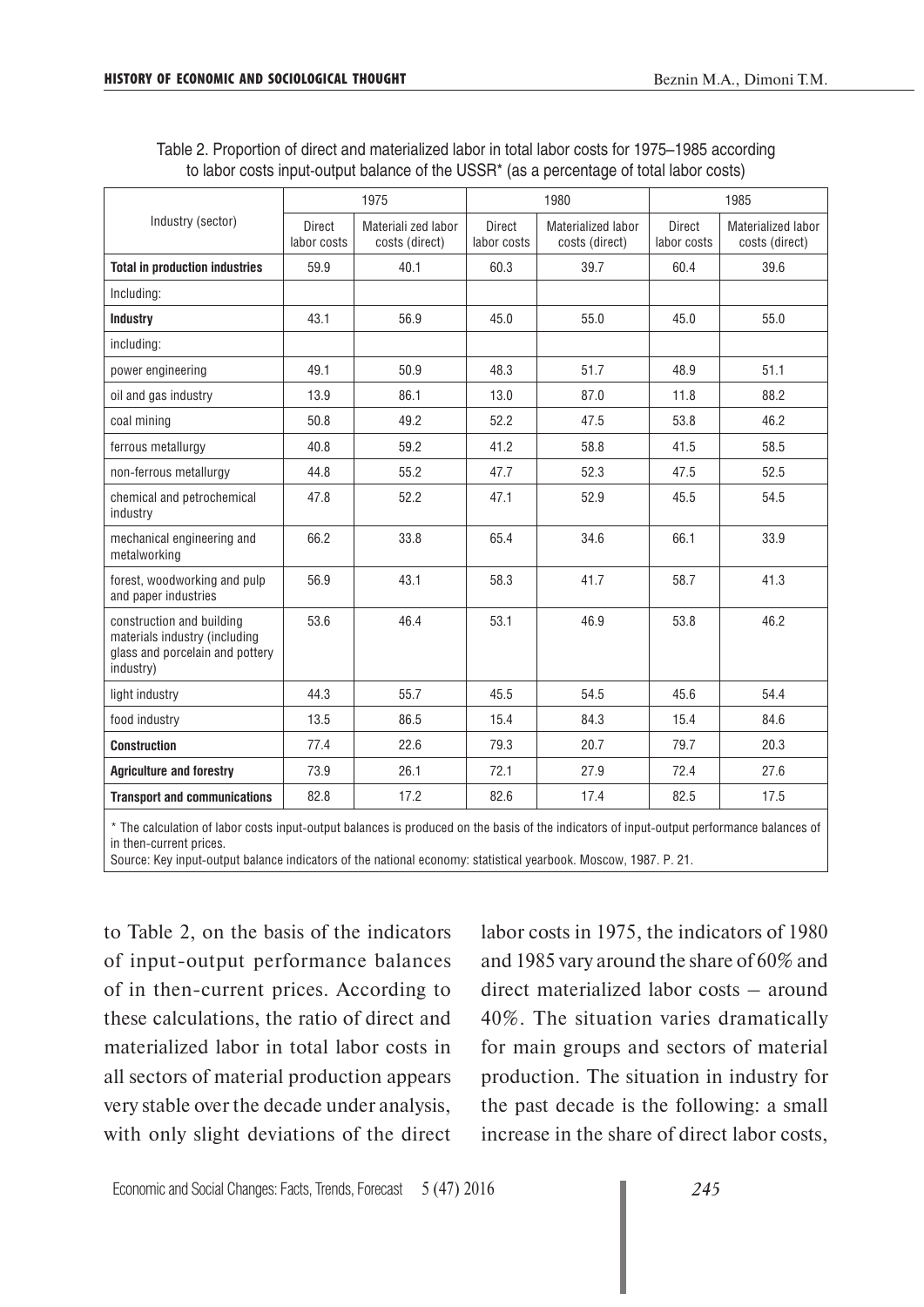from 43% in 1975 to 45% in 1985, and a respective small decline in the share of materialized labor in the total labor  $costs - from some 57\% in 1975 to 55\% in$ 1985. The calculation reflects a marked predominance of direct materialized labor costs over direct labor costs in industry.

Within industry the trend is rather diverse: from the absolute predominance of direct labor costs (in mechanical engineering in 1985 its share was 66%, in construction and building materials industry and coal mining  $-54\%$ ) to prevailing materialized labor costs (in 1985 in oil and gas industry its share was 88%, in food industry  $-85\%$ , in ferrous metallurgy – 58%, in chemical and petrochemical industry  $-55\%$ ). In some industrial sectors the share of direct and materialized labor costs was approximately equal: in 1985 in power engineering – 49 and 51% respectively; in non-ferrous metallurgy 48 and 52%.

The situation in construction, agriculture and forestry, transport and communications was specific. At the beginning of the decade and at its end, direct labor costs prevailed accounting for 75%–80% of the total labor costs.

Of course, the described tendency needs to be connected with other characteristics in order to solve political and economic problems, in particular to study the type of economic system. Therefore, we will refer to the problem

of the ratio of the number of workers involved in mechanized and manual labor (*Table 3*).

Data from the table show that in the country's industry of the 1970–1980s, the share of workers involved in work with machines and mechanism, as well as automation device maintenance, approached 50% of the total number of workers, and in the middle of the 1980s this share rose to over 50%. If the number of workers engaged in machine and mechanism repair and setting-up is taken into account, this share amounted to more than 60% in the 1980s. The share of workers involved in manual labor in industry fell from 42% in 1975 to 35% in the mid-1980s; in other words, by the end of the Soviet period only about 1\3 of industrial workers were involved in manual labor (both on and off machines and mechanisms). Balance indicators for the calculation of the ratio of the number of workers involved in mechanized and manual labor highlighted another industry – construction, where the share of manual labor over the decade (1975–1985) also considerably decreased and approached the 50%-point.

A completely different situation is reflected in agriculture in terms of the same indicators. First of all, the proximity of the characteristics of the shares of manual and mechanized labor in collective farms and state farms should be noted: the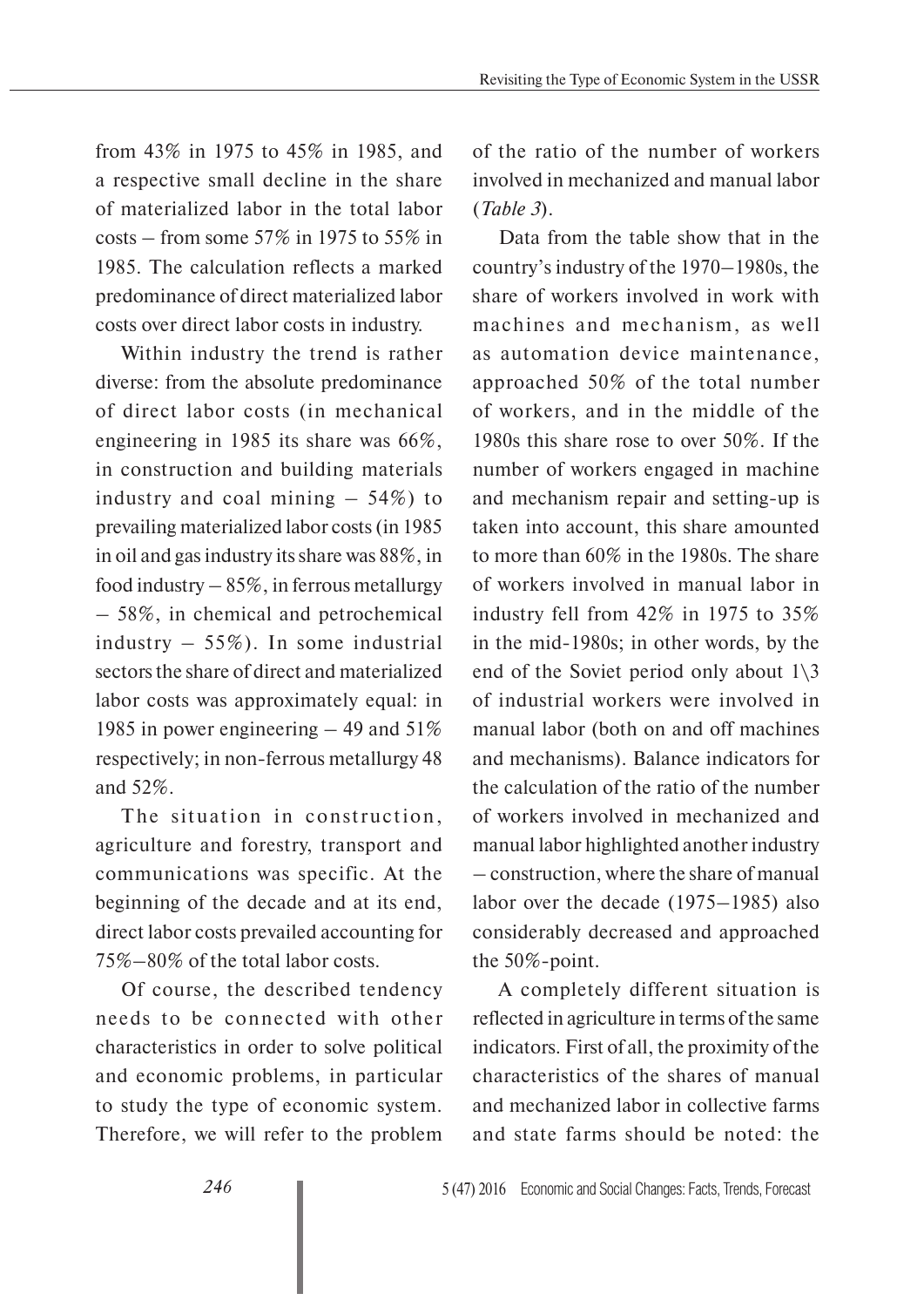| Table 3. Ratio of the number of the USSR workers involved in mechanized |
|-------------------------------------------------------------------------|
| and manual labor (1975–1985) (according to one-time surveys, %)         |

|                         |                            | Including workers engaged in                                                        |                                                         |                                                   |  |  |
|-------------------------|----------------------------|-------------------------------------------------------------------------------------|---------------------------------------------------------|---------------------------------------------------|--|--|
| Economic sector         | Total number of<br>workers | work with machines<br>and mechanism, as well<br>as automation device<br>maintenance | manual labor (on and<br>off machines and<br>mechanisms) | machine and<br>mechanism repair and<br>setting-up |  |  |
| <b>Industry</b>         |                            |                                                                                     |                                                         |                                                   |  |  |
| 1975                    | 100                        | 45.7                                                                                | 41.5                                                    | 12.7                                              |  |  |
| 1982                    | 100                        | 48.8                                                                                | 37.4                                                    | 13.8                                              |  |  |
| 1985                    | 100                        | 51.0                                                                                | 34.9                                                    | 14.1                                              |  |  |
| <b>Agriculture</b>      |                            |                                                                                     |                                                         |                                                   |  |  |
| Collective farms        |                            |                                                                                     |                                                         |                                                   |  |  |
| Crop husbandry          |                            |                                                                                     |                                                         |                                                   |  |  |
| 1982                    | 100                        | 23.6                                                                                | 75.2                                                    | 1.2                                               |  |  |
| 1985                    | 100                        | 25.5                                                                                | 73.3                                                    | 1.2                                               |  |  |
| Animal husbandry        |                            |                                                                                     |                                                         |                                                   |  |  |
| 1982                    | 100                        | 23.5                                                                                | 73.9                                                    | 2.6                                               |  |  |
| 1985                    | 100                        | 28.3                                                                                | 68.5                                                    | 3.2                                               |  |  |
| <b>Collective farms</b> |                            |                                                                                     |                                                         |                                                   |  |  |
| Crop husbandry          |                            |                                                                                     |                                                         |                                                   |  |  |
| 1975                    | 100                        | 24.9                                                                                | 75.1                                                    | $\frac{1}{2}$                                     |  |  |
| 1982                    | 100                        | 27.0                                                                                | 71.2                                                    | 1.8                                               |  |  |
| 1985                    | 100                        | 28.5                                                                                | 69.8                                                    | 1.7                                               |  |  |
| Animal husbandry        |                            |                                                                                     |                                                         |                                                   |  |  |
| 1975                    | 100                        | 17.7                                                                                | 78.8                                                    | 3.5                                               |  |  |
| 1982                    | 100                        | 19.4                                                                                | 76.9                                                    | 3.7                                               |  |  |
| 1985                    | 100                        | 23.6                                                                                | 72.4                                                    | 4.0                                               |  |  |
| <b>Construction</b>     |                            |                                                                                     |                                                         |                                                   |  |  |
| 1975                    | 100                        | 36.8                                                                                | 59.9                                                    | 3.3                                               |  |  |
| 1982                    | 100                        | 38.8                                                                                | 57.4                                                    | 3.8                                               |  |  |
| 1985                    | 100                        | 40.0                                                                                | 56.4                                                    | 3.6                                               |  |  |

Source: Key input-output balance indicators of the national economy: statistical yearbook. Moscow, 1987. P. 118.

share of the former varies around 70– 80%, the latter amount to 20–30%. The underlying dynamics is the growing share of mechanized labor and, respectively, the reducing share of manual labor. The gradual and slow pace of the process should be noted. In collective farms, the share of mechanized labor in animal husbandry at

the end of the reporting period exceeded the mechanized nature of crop husbandry, but in state farms in 1975 and in the middle of the 1980s, that share was less than the former. A very small share of labor costs of repair and setting-up of machinery in agriculture exponentially less than the corresponding indicator in industry. Thus,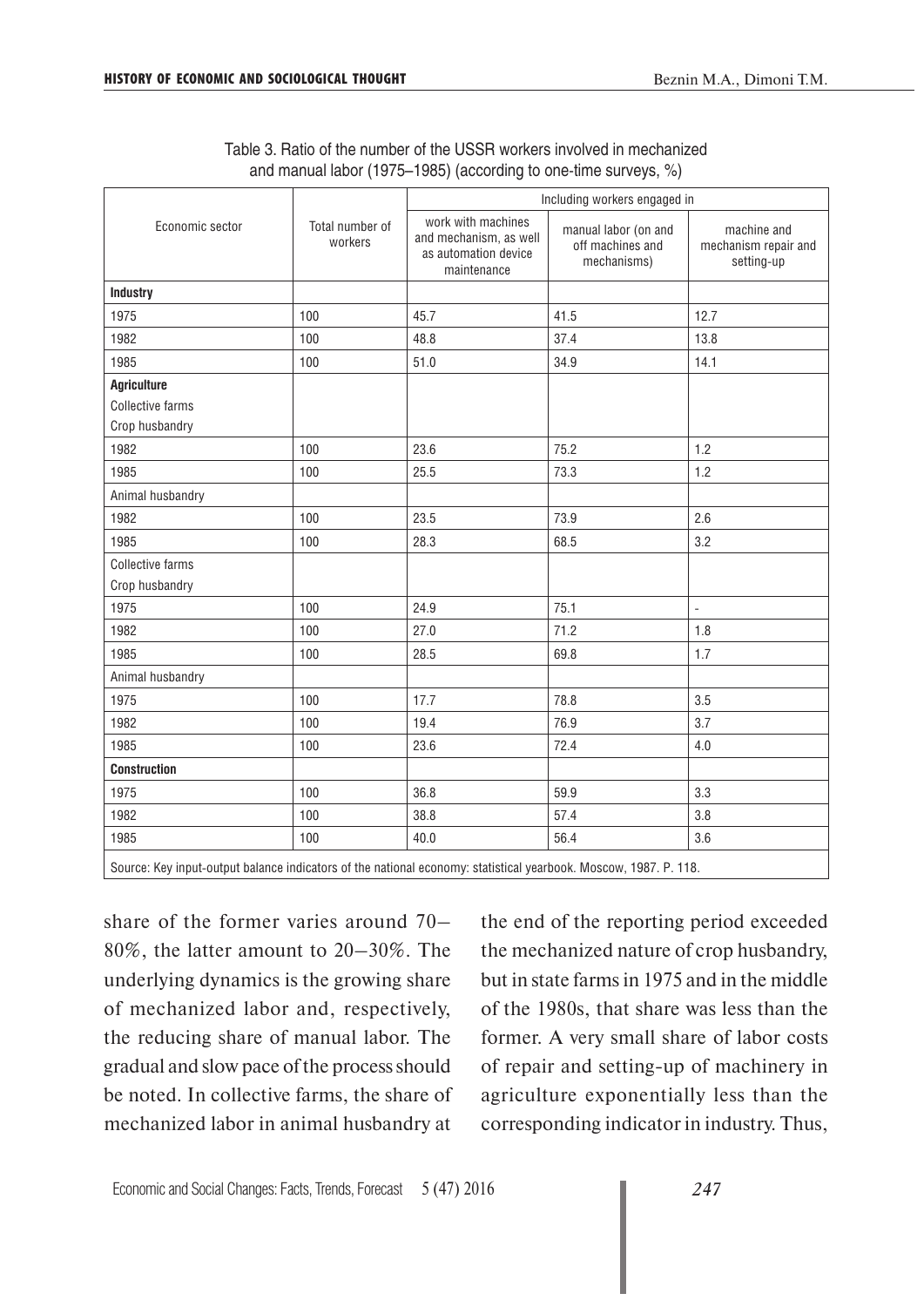it can be noted that mechanized labor in the USSR becomes predominant only at the end of the Soviet period and only in the industrial sector. Most agricultural workers were involved in manual labor. This is evident from the ratio of occupational groups of agricultural workers. In 1970, there were 1 837 000 tractor drivers and other machine operators in the RSFSR agriculture and the number of crop husbandry workers, forage workers and workers without a qualification totaled 4 346 000 people, the number of milkmaids and other personnel mainly engaged in manual labor – about 2.5 million people; in 1979, the number of tractor drivers, combine and machine operators in the RSFSR agricultural plants amounted to 2 250 000 people, and the number of crop husbandry workers mainly engaged in manual labor  $-$  to 2.7 million, in animal husbandry – approximately 2.4 million people7 .

The materials of the USSR inputoutput balance of the national economy for the end of the Soviet period suggested in the article provide a reasoned approach to speculating about the role of major production factors – labor and capital – with new historical and economic data. The level of socio-economic development of our country in the 1970–1980s can now be assessed using the calculations of direct and materialized labor costs, rather than by a "rough" estimation. The study of the methods of producing such calculations, of the comparison with the shares of manual and mechanized labor in production and with data on capital depreciation etc. deserves serious further research. Of course, the type of economic system is characterized not only by the ratio of the factors of production. It is also determined by other economic parameters: methods of regulation, types of marketability, mechanisms of workforce mobilization, etc. When it comes to social and economic system, for capitalized economy it is important to determine the type of property relations, peculiarities of enforcement of the right of ownership. These factors were more relevant in the so-called state ownership in the USSR, which only "disguised" the possession, disposal and use of means of production by a particular social class which became a source of post-Soviet Russian classic bourgeoisie.

<sup>7</sup>*Itogi Vsesoyuznoi perepisi naseleniya 1970 goda. T. VI. Raspredelenie naseleniya SSSR po zanyatiyam* [1970 All-Union Census of the Soviet Union. Volume 6. Distribution of population by occupation]. P. 28. *Russain Gosudarstvennyi arkhiv Rossiiskoi Federatsii (GARF)* [State Archive of the Russian Federation (GARF)]. F. А-374. Op. 39. D. 6129. L. 28 ob.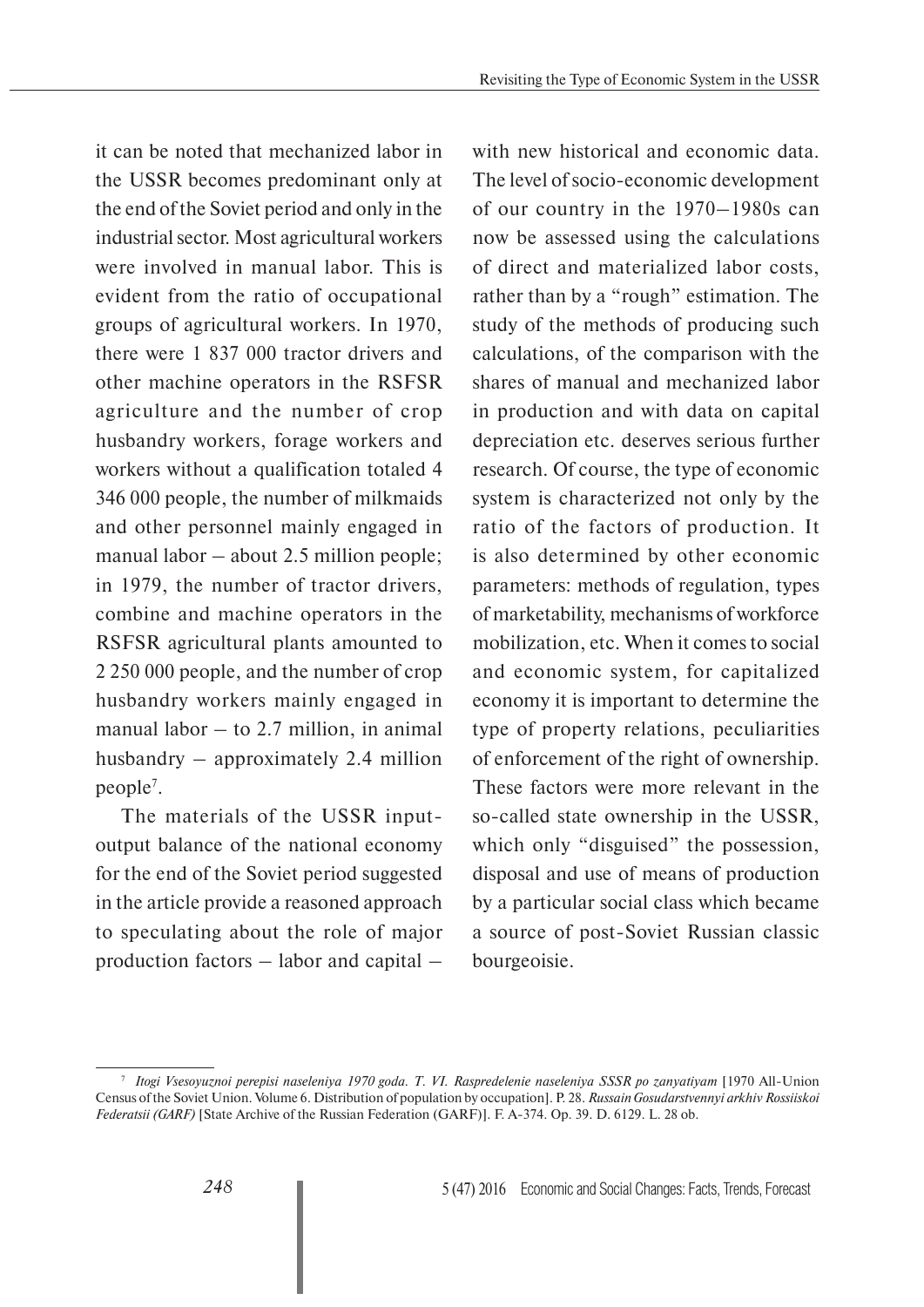## **References**

- 1. Allen R.S. *Farm to Factory: A Reinterpretation of the Soviet Industrial Revolution.* University Press, 2003. 312 p.
- 2. Beznin M.A., Dimoni T.M. *Agrarnyi stroi Rossii 1930–1980-kh godov* [Russia's agricultural system in the 1930–1980s]. Moscow: Lenand, 2014. 608 p. (In Russian).
- 3. Beznin M.A., Dimoni T.M. *Kapitalizatsiya v rossiiskoi derevne 1930–1980-kh gg.* [Capitalization of the Russian village in the 1930s–1980s]. Moscow, 2009. 130 p. (In Russian).
- 4. Beznin M.A., Dimoni T.M. Sotsial'nye klassy v rossiiskoi kolkhozno-sovkhoznoi derevne 1930– 1980-kh gg. [Social classes of the Russian kolkhoz-sovkhoz village in the 1930s–1980s]. *Sotsis* [Sociological Studies], 2011, no. 11, pp. 90-102. (In Russian).
- 5. Belykh A.A. *Istoriya rossiiskikh ekonomiko-matematicheskikh issledovanii.* Pervye sto let [The history of Russian economic-mathematical research. The first hundred years]. 2nd edition. Moscow, 2007. 240 p. (In Russian).
- 6. Binns P., Cliff T., Harman Ch. *Russia: From workers' state to state capitalism.* London: Bookmarks Press, 1987. 174 p.
- 7. Boswell T., Chase-Dunn Ch. *The spiral of capitalism and socialism.* London; Boulder: Lynne Rienner, 2000. 111 p.
- 8. Azriliyan A.N. (Ed.) Bol'shoi ekonomicheskii slovar' [Big economic dictionary]. 2nd edition, revised and supplemented. Moscow: Institut novoi ekonomiki, 1997. 864 p. (In Russian).
- 9. Verkhoturov D.N. *Sozidateli budushchego: vozniknovenie planirovaniya v SSSR* [The creators of the future: the emergence of planning in the USSR]. Moscow, 2013. Available at: http://www.verkhoturov. info/documents/%D0%A1%D0%BE%D0%B7%D0%B8%D0%B4%D0%B0%D1%82%D0%B5% D0%BB%D0%B8%20%D0%B1%D1%83%D0%B4%D1%83%D1%89%D0%B5%D0%B3%D0% BE.pdf. (In Russian).
- 10. Gregory P.R. *The Political Economy of Stalinism: Evidence from the Soviet Secret Arhives.* Cambridge University Press, 2004. 308 p.
- 11. Katasonov V. *Ekonomika Stalina* [Stalin's sconomy]. Moscow: Institut russkoi tsivilizatsii, 2014. 416 p. (In Russian).
- 12. Kudrov V.M. *Sovetskaya ekonomika v retrospektive: opyt pereosmysleniya* [Soviet economy in retrospective: the experience of reconsideration]. Moscow: Nauka, 2003. 303 p. (In Russian).
- 13. Malia M. *The Soviet Tragedy: A History of Socialism in Russia, 1917–1991*. Free Press, 1994. 575 p.
- 14. Radchenko A.I. *Gosudarstvennyi voennyi monopolisticheskii kapitalizm v SSSR: Lenin, Stalin, Khrushchev, Gorbachev i dr.* [State military monopoly capitalism in the USSR: Lenin, Stalin, Khrushchev, Gorbachev and others]. Moscow, 2003. 84 p. (In Russian).
- 15. Ryazanov V.T. *Ekonomicheskoe razvitie Rossii: reformy i rossiiskoe khozyaistvo v 19–20 vv.* [Russia's economic development: reforms and Russian economy in the 19–20th centuries]. Saint Petersburg: Nauka, 1998. 796 p. (In Russian).
- 16. Solntseva S.A. Formula sovetskoi istorii (vzglyad na razvitie Rossii v usloviyakh total'nogo gosudarstvennogo kapitalizma) [The formula of the Russian history (view of Russia's development amid total state capitalizm)]. *Voprosy filosofii* [Philosophic aspects], 2008, no. 6, pp. 3–16. (In Russian).
- 17. Taylor P.J. *The way the modern world works: world hegemony to world impasse.* Chichester; New York: John Wiley, 1996. 276 p.